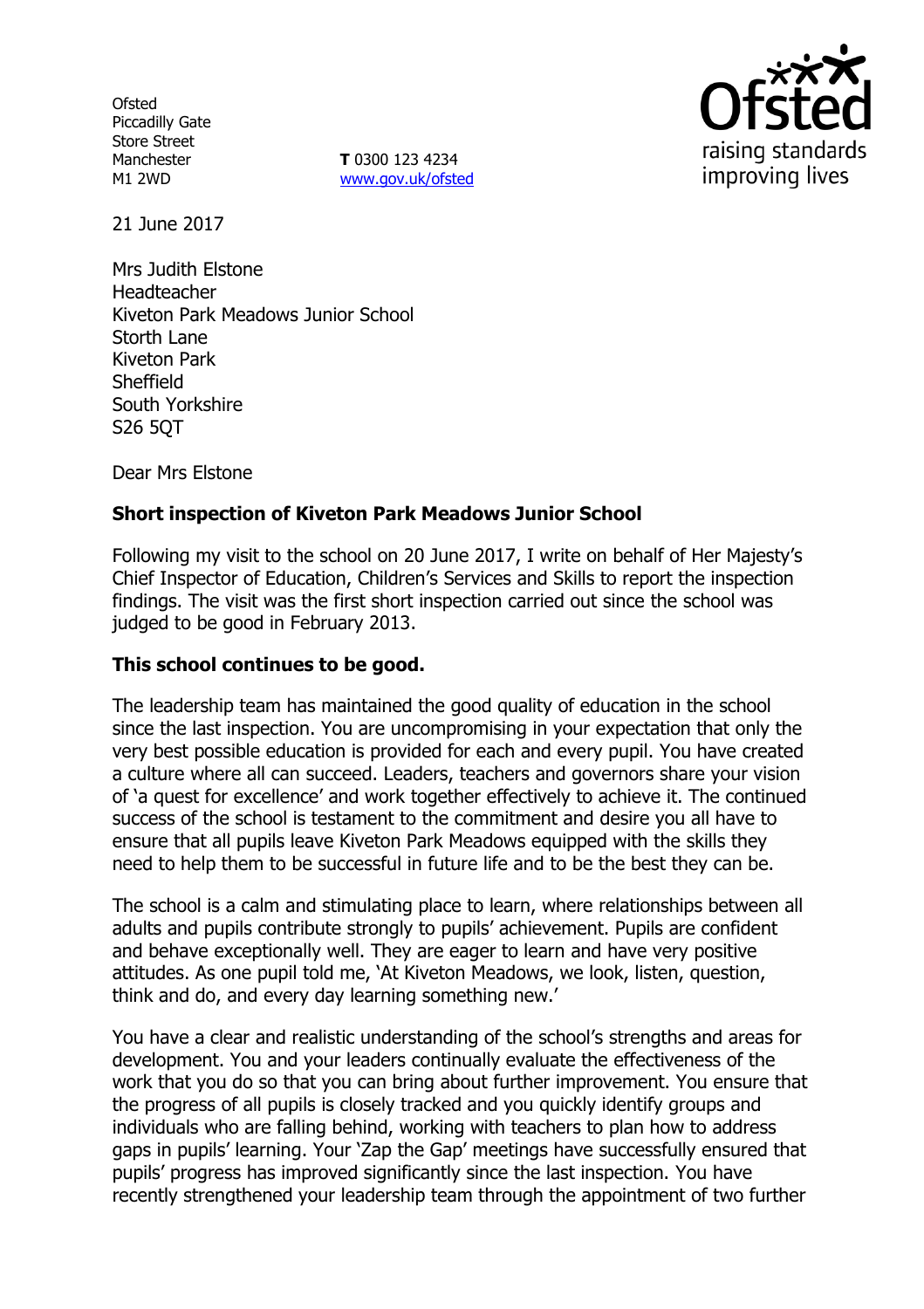

middle leaders. These leaders are new to their roles and you are working closely with them to further develop their skills and expertise so they make a stronger contribution to the checks on the quality of teaching and learning.

Pupils join the school with knowledge, understanding and skills in reading, writing and mathematics which are in line with those typical for their age. At the end of key stage 2, standards are above the national average as a result of pupils making good progress. However, you have rightly identified that the progress previously made by the most able boys, those with middle prior attainment in reading and the most able pupils in mathematics was not as strong as it could be. The progress of the most able boys and those with middle prior attainment in reading has improved. Although the progress of the most able pupils in mathematics is improving, you are aware that there is more work to do.

At the time of the last inspection, you were asked to increase pupils' use of computers to help them to learn more effectively. In response to this, you now have a computer suite, which pupils enjoy using as a class and independently at lunchtimes. Displays of pupils' work show that pupils' computing skills are strong and that they use technology well to support their learning in other subjects.

The governing body is very committed to the ongoing success of the school. Governors share a wide range of experience and those new to their role are very keen to develop their knowledge and understanding further. Governors visit school regularly and are effectively applying the training they have undertaken to offer challenge and support to leaders.

## **Safeguarding is effective.**

There is a strong culture of safeguarding in the school. The leadership team has ensured that all safeguarding arrangements are fit for purpose and that records are detailed and of high quality. Arrangements for the checks on the suitability of staff are robust. You review and update training arrangements thoroughly to take account of current guidance and your knowledge of specific risks which pupils may encounter. For example, you remain vigilant to the risk of child sexual exploitation and ensure that all staff are alert to looking out for signs of abuse.

You have made sure that all staff know the school's systems and procedures well. They are in no doubt about what action the school expects them to take, should they have any concerns.

Pupils told me that they feel safe and well cared for in school. They know that there is always someone they can talk with if they have any worries. Pupils told me that bullying very rarely happens in school and, if it did, they are confident that an adult would deal with it immediately. Pupils understand how to keep safe on the internet. Every parent I spoke to during the inspection agreed that the school keeps pupils safe.

## **Inspection findings**

 $\blacksquare$  As part of the inspection, I explored whether the most able and middle-ability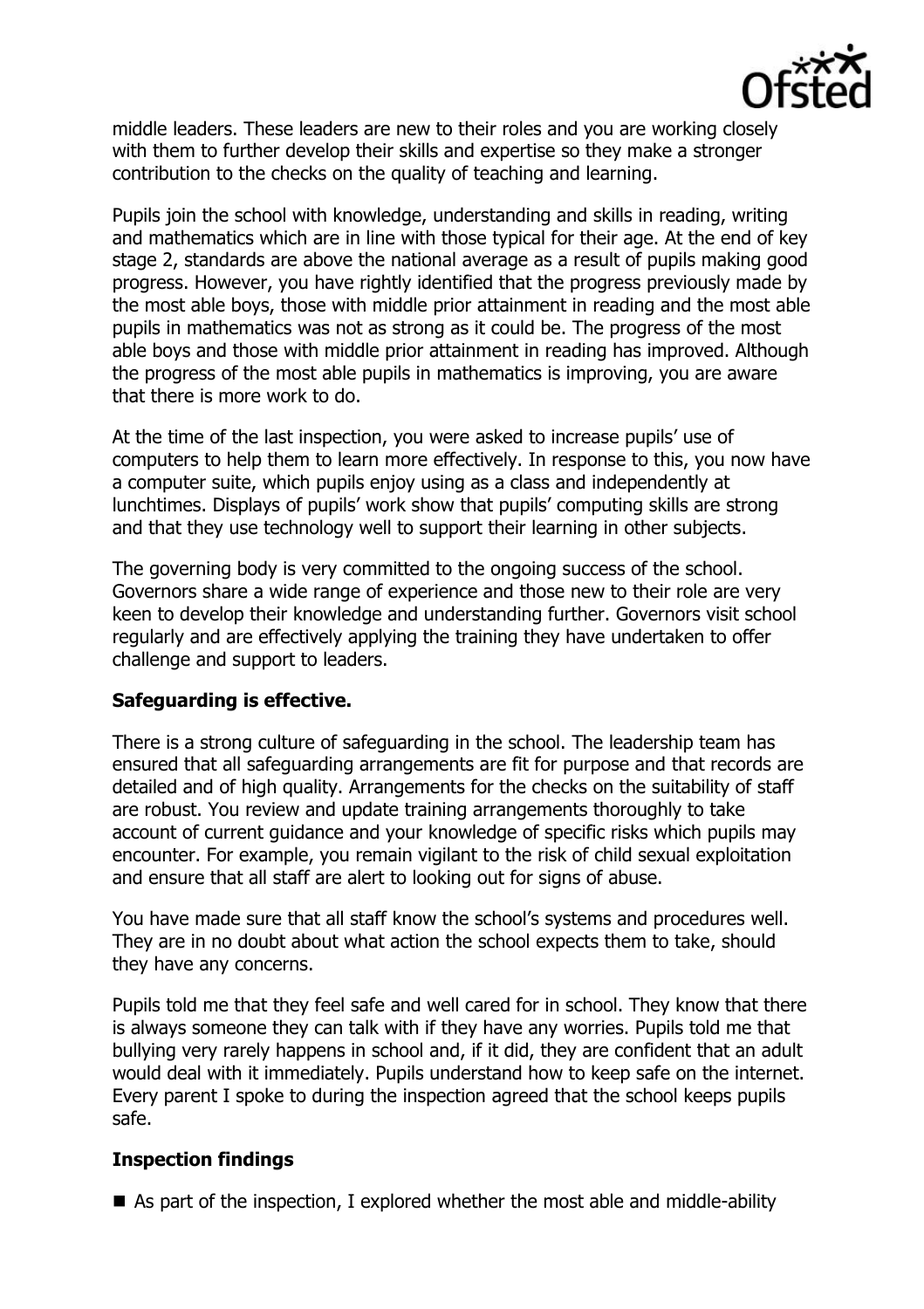

boys are making good enough progress in reading. Throughout the school, boys are enthusiastic about reading and their skills are well developed. Teachers provide numerous opportunities for them to use complex reading skills, such as inference, in lessons. In guided reading lessons, teachers plan activities using texts which engage and interest boys. In a lesson we observed together, a group of boys were confidently reading a text about the Inca civilisation. In the same lesson, another boy was reading a newspaper article about Donald Trump. Boys across school are making good progress and reaching standards that are above those expected for their age.

- The whole-school focus that you have on reading has been successful. Your 'novel study' approach provides opportunities for pupils to read regularly and to develop their skills across the curriculum. Pupils read fluently, and many read at home for pleasure. Pupils were keen to share their varied reading experiences and told me about their favourite authors, such as Enid Blyton, Roald Dahl and David Walliams. They appreciate the variety of books on offer in their classrooms and in the school's library. Pupils are proud to be chosen as 'reading stars' and thoroughly enjoy reading. As one pupil told me, 'Reading helps us to learn new things.'
- Another key line of enquiry, and a key area for improvement in the school's 'developing excellence' plan, was the progress of most-able pupils in mathematics. Pupils are progressing well in mathematics as a result of thorough planning, good subject knowledge and effective teaching. Teachers ensure that appropriate apparatus and practical materials help pupils to understand ideas behind mathematics effectively. Recent whole-school training has resulted in teachers providing more opportunities for pupils to talk about their learning in mathematics. The school's robust approach to regular times tables teaching and your termly 'Maths Mastermind' assembly ensures that pupils learn their times tables by heart.
- Work in books shows that pupils' confidence and skills in number, operations and calculation are very secure. At times, however, most-able pupils spend too long practising mathematical operations that they have already grasped. Teachers do not always ensure that these pupils are given sufficient opportunities soon enough or frequently enough to apply their skills in solving increasingly complex problems.
- Disadvantaged pupils make good progress in reading, writing and mathematics. Pupils' work and the school's current tracking data show that the differences between their attainment and that of their peers are diminishing. This is because you and your team know these pupils well and use pupil premium funding to good effect.
- **Pupils' attendance, including that of disadvantaged pupils, is above the national** average.

## **Next steps for the school**

Leaders and those responsible for governance should ensure that:

■ new middle leaders continue to develop their leadership roles and more regularly